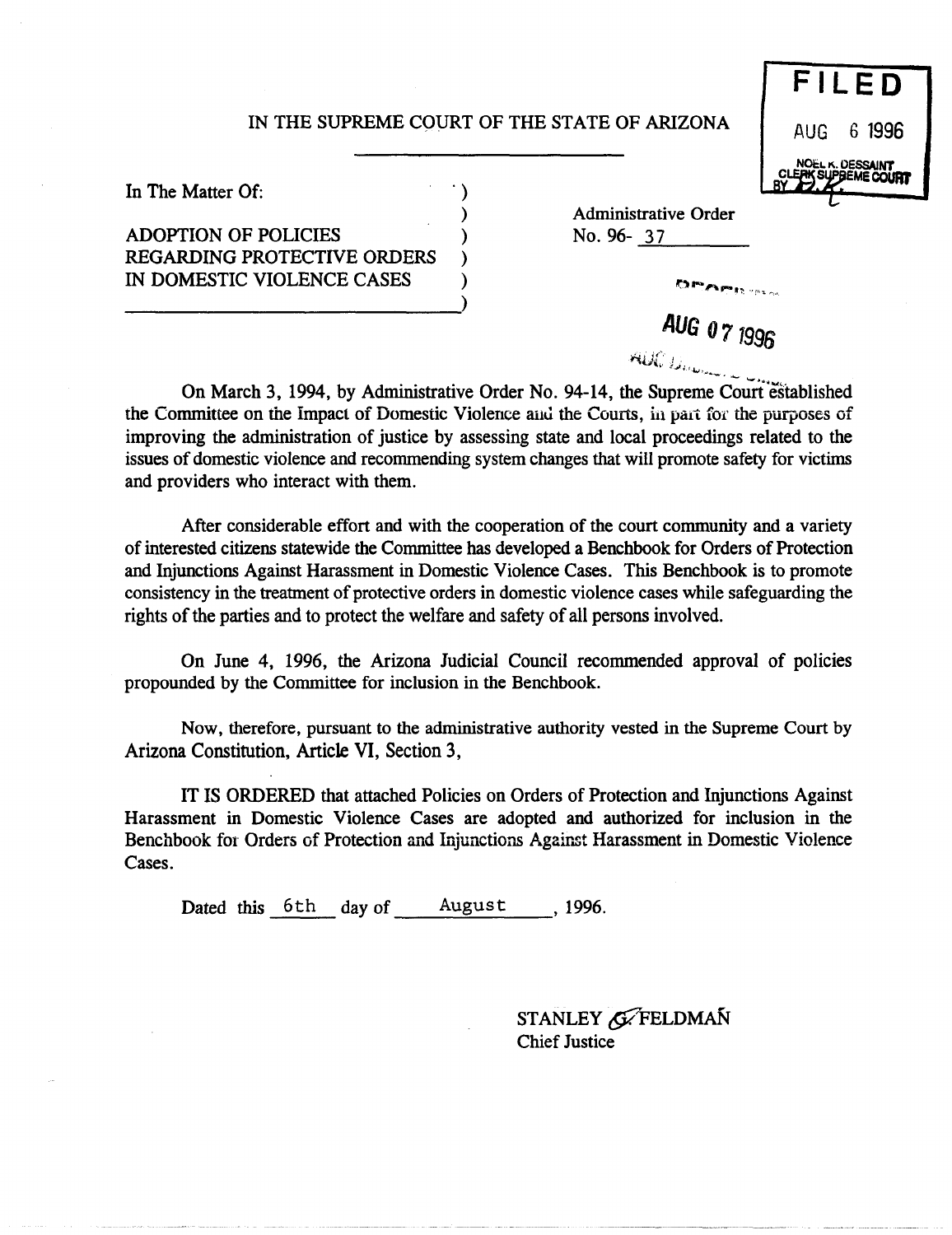## POLICIES ON ORDERS OF PROTECTION AND INJUNCTIONS AGAINST HARASSMENT IN DOMESTIC VIOLENCE CASES

1. All requesting parties shall be advised of the right to obtain protective relief in any court and all courts shall be prepared to issue protective orders. Nevertheless, courts located within a one-mile proximity may enter agreements designating a principal court for issuance of Orders of Protection and Injunctions Against Harassment.

2. Petitions involving a threat to personal safety shall be heard as expeditiously as possible. Petitions shall be interspersed with short proceedings and longer matters shall be interrupted to hear petitions.

3. At all stages of proceedings involving protective orders, judicial officers and court personnel shall maintain appropriate security for the parties and themselves.

4. A court shall not order or refer the parties to mediate issues presented in a proceeding for an Order of Protection or any domestic or family violence issues in a proceeding for an Injunction Against Harassment. Parties may participate in mediation to resolve ancillary issues not associated with domestic or family violence only when each party voluntarily requests mediation in writing. In this situation, courts shall be cautious to protect the safety of the parties and to assure that participation is not the product of coercion or duress.

5. The number of times that an Order of Protection or Injunction Against Harassment has been requested and/or quashed does not alone provide a basis for denying a request for protective relief.

6. An Order of Protection or Injunction Against Harassment shall contain the name of only one plaintiff and defendant.

7. When a protective order is issued against a person who is under the age of 18, the minor shall be named as the defendant.

8. An Order of Protection may restrain the defendant from coming near specifically designated persons. The child of married or previously married parties shall not be included in such "no contact" provisions unless the judicial officer has a reasonable belief that harm may result to the child or determines that the alleged acts of domestic violence involved the child. Before granting an order prohibiting contact, the following factors shall be considered:

a. Whether the child will be harmed if the defendant is permitted to maintain contact with the child.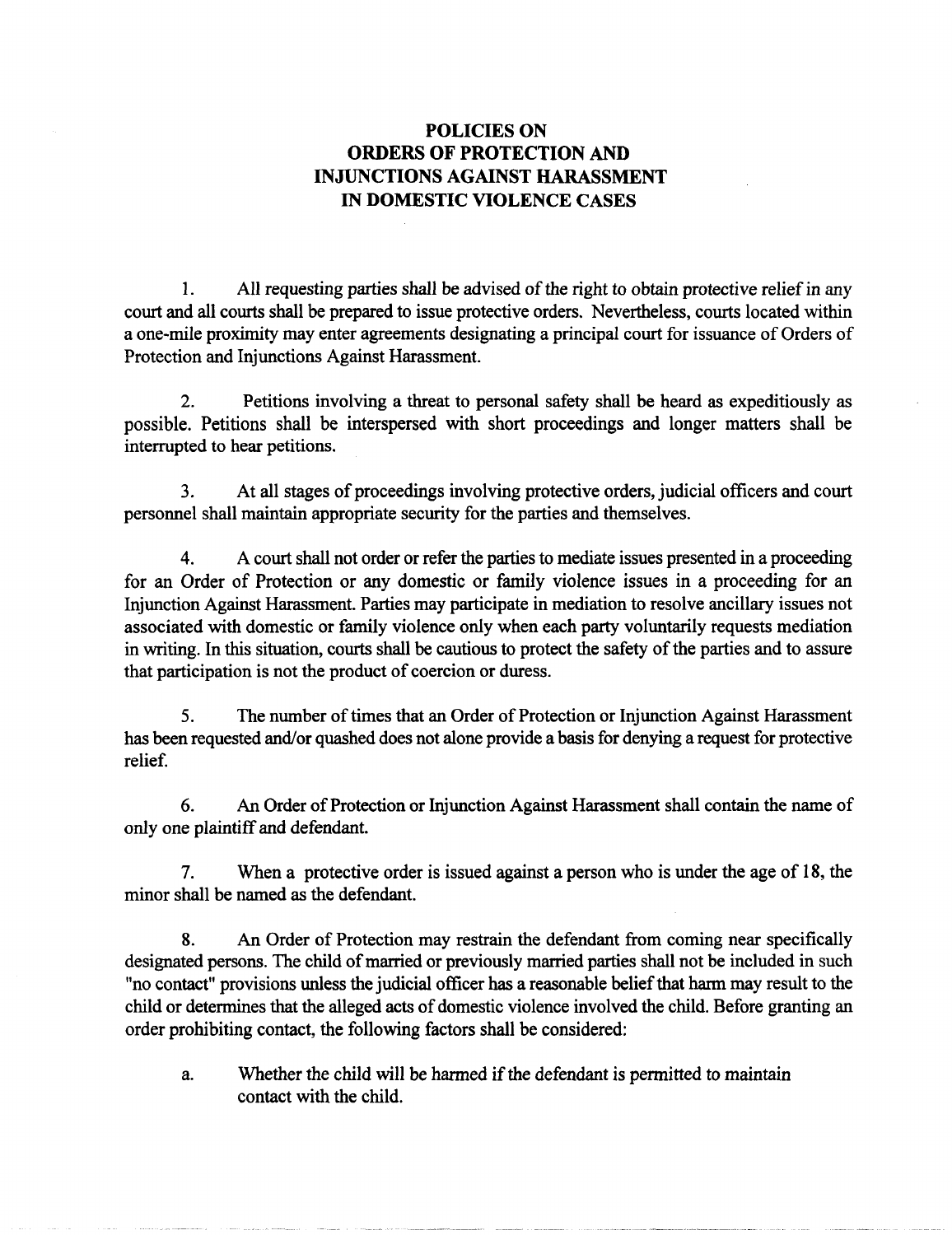b. Whether the child will be endangered if there is contact outside the presence of the plaintiff. The zone of danger for the child may not exist if the plaintiff is not present when contact occurs.

9. Limited jurisdiction courts shall have copies of Superior Court forms for expedited hearings on temporary visitation and custody matters.

10. Each new Petition shall be regarded as a separate action and be assigned a new case number.

11. When Orders of Protection or Injunctions Against Harassment are renewed, a new case number shall be assigned and service of process and registration shall occur. Fees shall be determined by statutes applicable to original petitions.

12. All modified Orders of Protection or Injunctions Against Harassment shall be served and registered in the same manner as original Orders or Injunctions.

13. Issuing Orders of Protection and Issuance of Injunctions Against Harassment involving domestic violence acts.

- a. Plaintiffs shall be advised that filing fees may be waived or deferred. Court personnel shall not collect advance payment of service fees on behalf of the serving agency. Answer fees may not be charged to a party requesting a hearing.
- b. Each plaintiff or third party requesting an Order of Protection or Injunction Against Harassment shall be heard by a judicial officer. It is inappropriate for an order to be signed merely on a review of the written petition.
- c. Judicial officers shall assure that a petition contains information necessary to support the issuance of a protective order or include within the order evidence supporting the issuance obtained from the plaintiff or requesting third party. Of particular importance is a specific statement, including dates, of the domestic violence alleged, as required by statute.
- d. When an Order of Protection is requested, judicial officers shall inquire whether the plaintiff wants to exercise the right to keep the plaintiff s address protected from disclosure. A plaintiff may not be aware of the right under state law to have the address protected.
- e. Each party who obtains an Order of Protection or Injunction Against Harassment shall be advised by judicial officer of the specific content of the protective order and that the order is not effective until served on the defendant. Each plaintiff shall be provided with a copy of the protective order and informed how to report violations.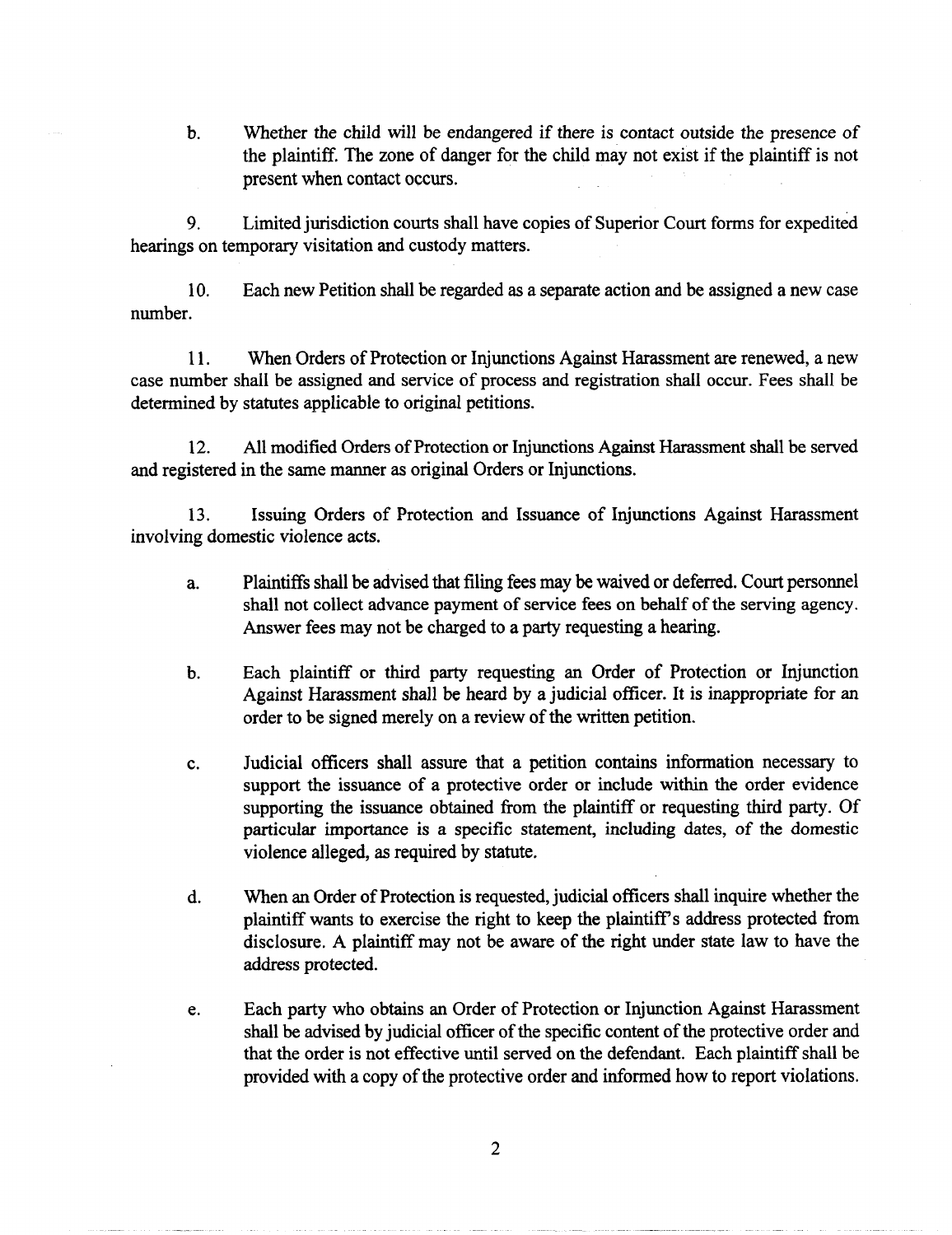- 14. Quashing Protective Orders.
- a. In order to quash a protective order, the request shall be made by the plaintiff personally before ajudicial officer in order to ensure that the request is not motivated by coercion or duress.
- b. Upon an appearance to request that a protective order be quashed, the judicial officer may exclude the defendant from the hearing who has not been served or who has not requested a hearing to challenge the initial issuance of the order.
- 15. Renewing Protective Orders.
- a. A new case number shall be assigned.
- b. Fees charged shall be in accordance with those provided by statute for initial filing of a petition.
- c. Issuance of the order or injunction may be based on the same facts alleged in the initial petition or upon new evidence so long as the court finds that a requisite act has occurred or reasonable cause exists.
- d. The renewed order or injunction shall be served on the defendant or an acceptance of service be signed.
- e. A renewed order or injunction shall be registered, as with initial protective orders, to permit effective and timely enforcement.
- 16. Hearings.
- a. If after service of an Order of Protection or Injunction Against Harassment the defendant requests a hearing, both parties shall be afforded an opportunity to be heard, present evidence, and call and cross examine witnesses. A judicial officer shall state the basis for continuing, modifying or revoking the order. This is required even if a defendant consents to continuation of the protective order.
- b. All parties or witnesses shall be sworn under oath before providing testimony or evidence in connection with a protective order, whether in the consideration of issuing the order or in the course of a subsequent hearing.
- c. All hearings on protective orders shall be recorded to preserve the record and, in the case of limited jurisdiction courts, to avoid the necessity of a *de novo* hearing shall the matter be transferred to the Superior Court.